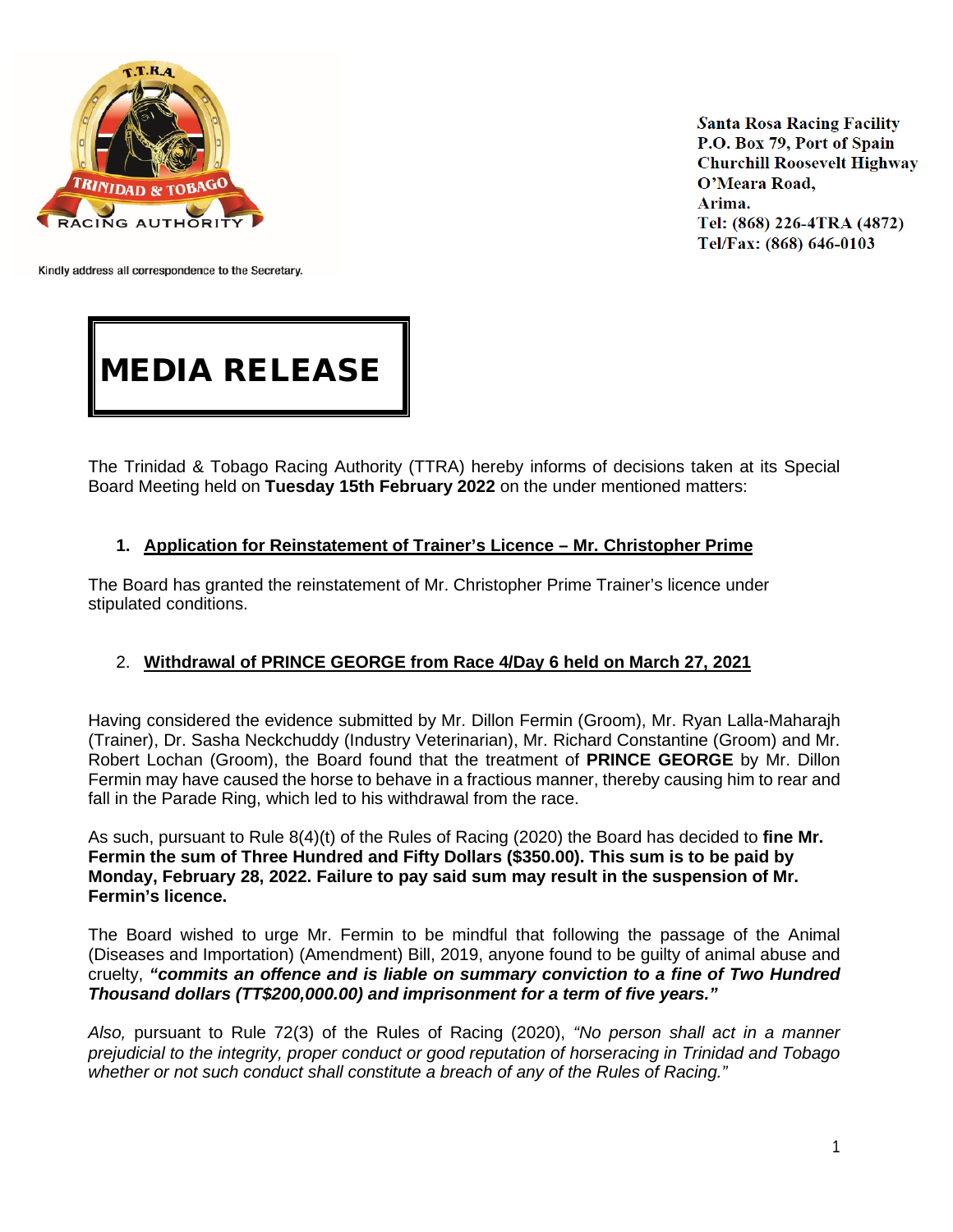## **3.** *REQUEST FOR ENQUIRY BY OWNER DEREK JOSEPH (#672) AND TRAINER HARRY SINGH (#196) INTO REFUSAL OF JOCKEY PRAYVEN BADRIE (#351) TO RIDE RACEHORSE 'ZHILIANG' ON BOXING DAY – DAY 13 - DECEMBER 27TH 2021*

Having given due consideration to the evidence provided at the enquiry the Board found as follows:-

Mr. Prayven Badrie (Jockey) was declared to ride **'ZHILIANG'** in **Race 5/Day 13 of the 2021 racing season (Monday 27th December, 2021)** and he reneged on this obligation, without just cause.

The Board noted that Mr. Prayven Badrie paid the One Hundred Dollar (TT\$100) fine imposed upon him by the race day Stewards for the matter, in keeping with **Rule 51(6)**. However, the Board also advised that reneging on a race and taking up another mount in the same race was **unethical** and very irresponsible. This was a breach of Mr. Badrie's contract with Mr. Harry Singh (Trainer), and by extension, Mr. Derek Joseph (Owner) of **'ZHILIANG'**.

The Board cautioned Mr. Prayven Badrie (Jockey) that this type of behaviour will not be tolerated, as it sends the wrong message to the racing industry, as well as, racing enthusiasts and it is in contravention of **Rules 72(3) of the Rules of Racing** *(2020)*, *"No person shall act in a manner prejudicial to the integrity, proper conduct or good reputation of horseracing in Trinidad and Tobago whether or not such conduct shall constitute a breach of any of the Rules of Racing."*

As such, pursuant to **Rule 72(5)** of the **Rules of Racing (2020)**, the Board has agreed to **suspend Mr. Prayven Badrie (Jockey) from race riding for the period Friday February 18th 2022 to Friday March 25th 2022.**

Mr. Badrie however will be permitted to continue exercising horses.

.

#### **4. ENQUIRY INTO JOCKEY RONALD ALI'S (#343) PERFORMANCE WHILE ABOARD ATALANTA IN RACE 5/DAY 11 OF THE 2021 RACING SEASON – NOVEMBER 27TH 2021**

Having given due consideration to the evidence provided at the enquiry the Board found as follows:-

The Board, after extensive review of the race and having given careful consideration to the evidence submitted by Mr. Ronald Ali (Jockey) and Trainer Chester Roberts, found that Mr. Ali failed to take all reasonable measures to ensure that **'ATALANTA'** was given the full opportunity to obtain the best placing possible in the race, in contravention of **Rule 53(2) of the Rules of Racing (2020),** "A jockey shall take all reasonable and permissible measures throughout the race to ensure that his horse was given full opportunity to win or of obtaining the best possible placing."